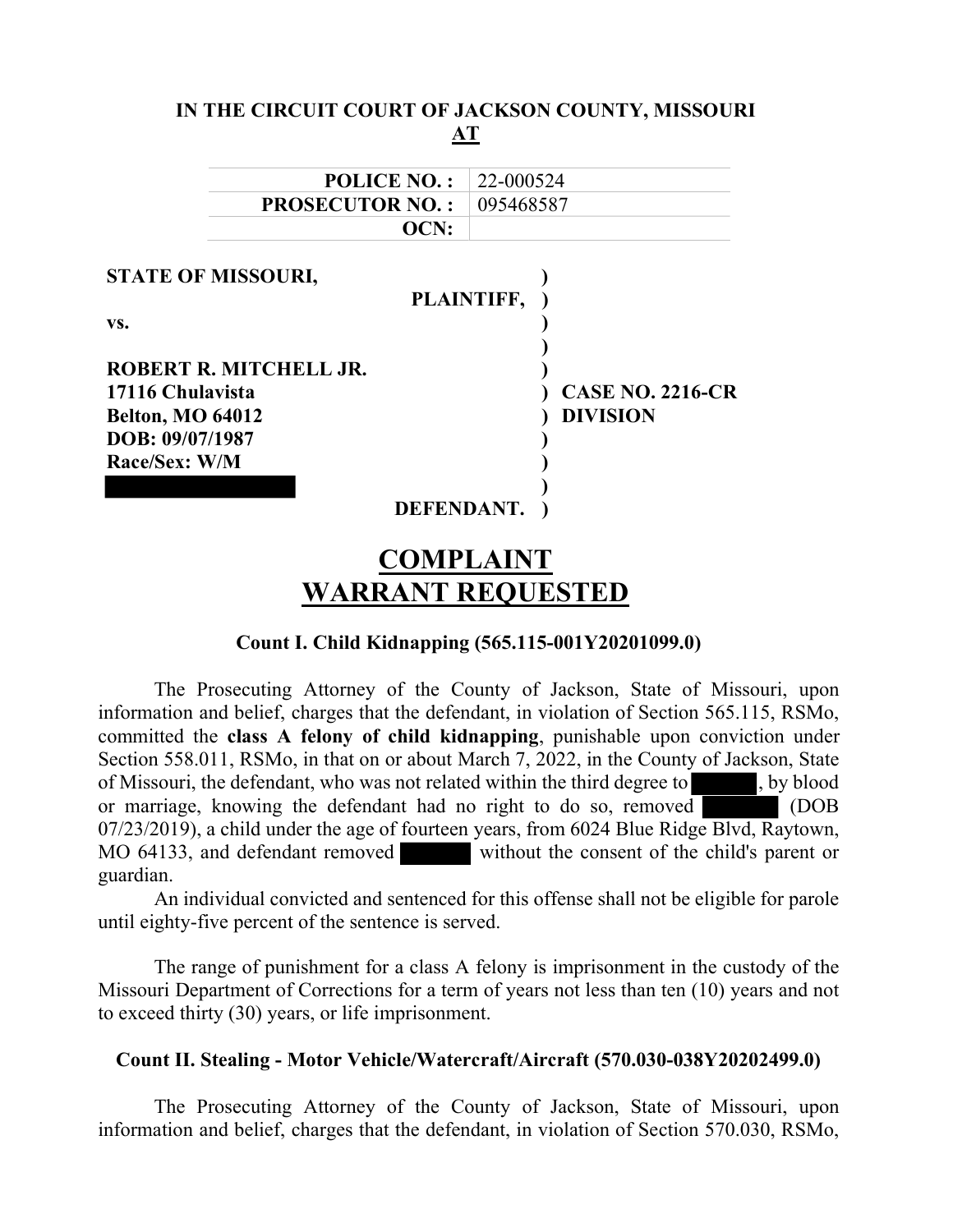## State vs. Robert R. Mitchell Jr.

committed the class D felony of stealing, punishable upon conviction under Section(s) (558.011) (558.002 and 558.011), RSMo, in that on or about March 7, 2022, in the County of Jackson, State of Missouri, the defendant appropriated a white 2006 Dodge Caravan, which property was in the possession of  $\blacksquare$ , and defendant appropriated such property without the consent of and with the purpose to deprive thereof.

The range punishment for a class D felony is imprisonment in the custody of the Missouri Department of Corrections for a term of years not less than one (1) year and not to exceed seven (7) years; or by imprisonment for a special term not to exceed one (1) year in the county jail or other authorized penal institution; or by a fine not to exceed ten thousand dollars (\$10,000); or by both imprisonment and a fine. If money or property has been gained through the commission of the crime, any fine imposed may be not more than double the amount of the offender's gain from the commission of the crime.

The facts that form the basis for this information and belief are contained in the statement(s) of facts filed contemporaneously herewith, made a part hereof, and submitted as a basis upon which this court may find the existence of probable cause.

Wherefore, the Prosecuting Attorney prays that an arrest warrant be issued as provided by law.

### JEAN PETERS BAKER

 Prosecuting Attorney Jackson County, Missouri by,

#### /s/ Kent Stejskal

 Kent Stejskal (#70456) Assistant Prosecuting Attorney 321 W Lexington Ave Independence, MO 64050 kstejskal@jacksongov.org

#### WITNESSES:



- 3. SGT Aaron Hixon, 10000 E. 59th Street, Raytown, MO 64133
- 4. PO Larry Jackson, 10000 E. 59th Street, Raytown, MO 64133
- 5. DET Brandon Jeffery, 10000 E. 59th Street, Raytown, MO 64133
- 6. DET Jeffrey Peterman, 10000 East 59th Street, Kansas City, MO 64133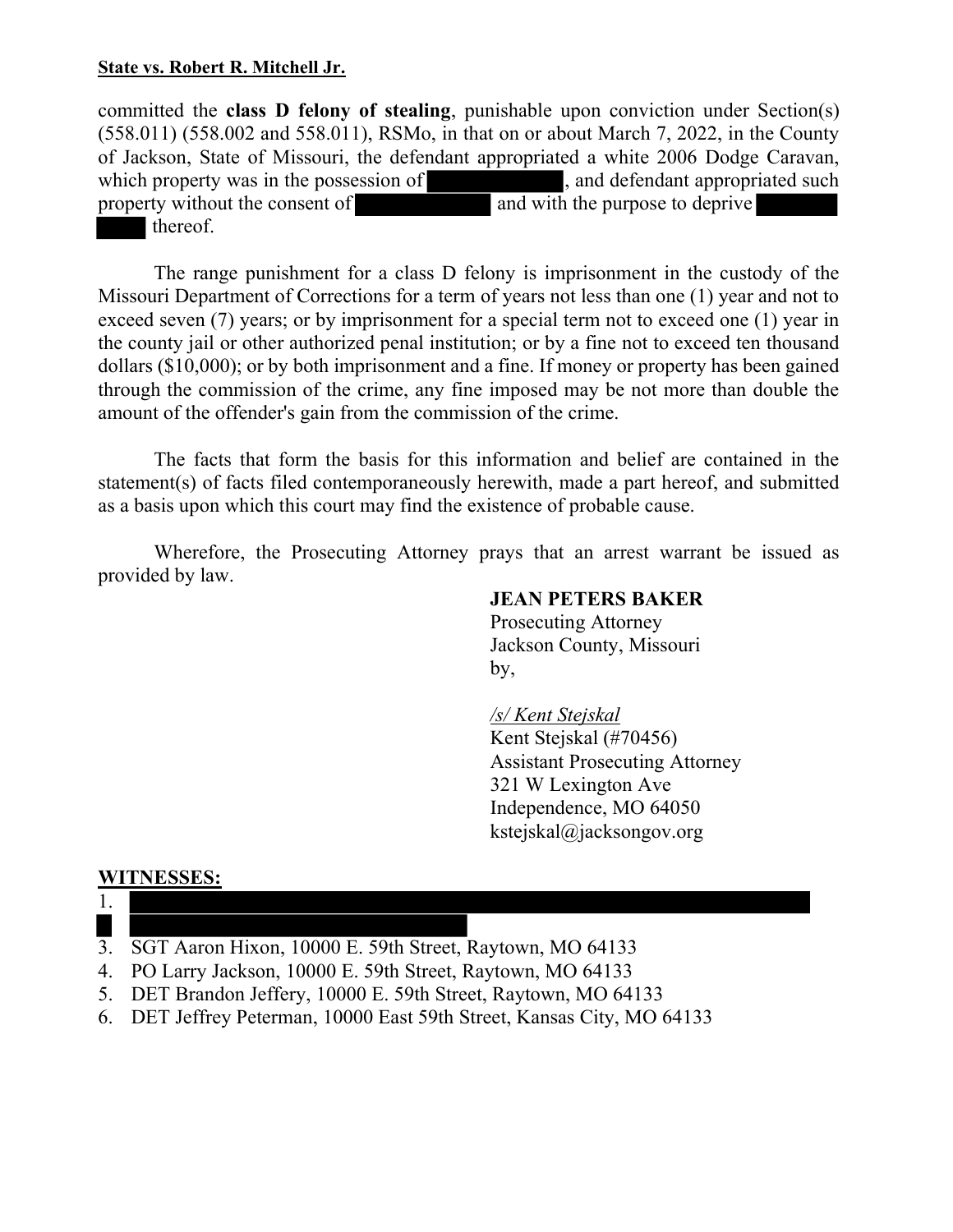# Probable Cause Statement Form

Date: 03/07/22 Report: 22-0524

I, Larry Jackson knowing that false statements on this form are punishable by law, state that the facts contained herein are true.

I have probable cause to believe that on 03/07/22 at 6024 Blue Ridge Blvd, Raytown, Jackson County, Missouri, 64133, Robert Randalson Mitchell Jr., White/Male, born 09/07/87, committed one or more criminal offense(s).

The facts supporting this belief are as follows:

On 03/07/22, at approximately 0932 hours, Raytown Officers were dispatched to 6024 Blue Ridge Blvd., Raytown, Missouri, 64133, in regard to a kidnapping/stolen motor vehicle. Upon arrival, Officer contacted the reporting party/victim, who explained that while he was inside the gas station at the above address, warming up food for his two year son  $\llbracket \cdot \rrbracket$ black toddler male born 07/23/19), was still inside the vehicle, (a white 2006 Dodge Grand Caravan bearing VIN 2D4GP44L66R606992), which was parked in the parking lot still running. advised that upon turning around while still inside the business, he observed his vehicle to be missing and that was still in the vehicle.

Video footage from the above address showed a white male wearing a large black coat with a light colored hoodie and facial tattoos entering into the Vehicle through the passenger side door, climbs into the driver seat, and leaves the business traveling westbound on  $61<sup>st</sup>$  Street towards Raytown Road.

Raytown Police Dispatch entered the vehicle into the Police databases as stolen and an AMBER Alert was issue for **At approximately 1018 hours, Lees Summit Police Department** located the vehicle and a police pursuit with Lee's Summit Police and Missouri Highway Patrol ensued; ultimately leading to the apprehension of the vehicle's driver by Missouri State Highway Patrol Troopers.

Missouri Highway Patrol Troopers later identified the vehicle's driver as Robert Randalson Mitchell Jr., a white male born 09/07/87. Missouri Highway Patrol Troopers located unharmed and seated in the vehicle's rear passenger seat.  $\blacksquare$  was removed from the vehicle for safety, transported to Missouri State Highway Patrol Troop A Headquarters and reunited with his mother

A third passenger of the vehicle,  $\Box$ , a white male born , was located at Home Depot in Lee's Summit, MO., via a tip from an anonymous citizen. During the police pursuit and